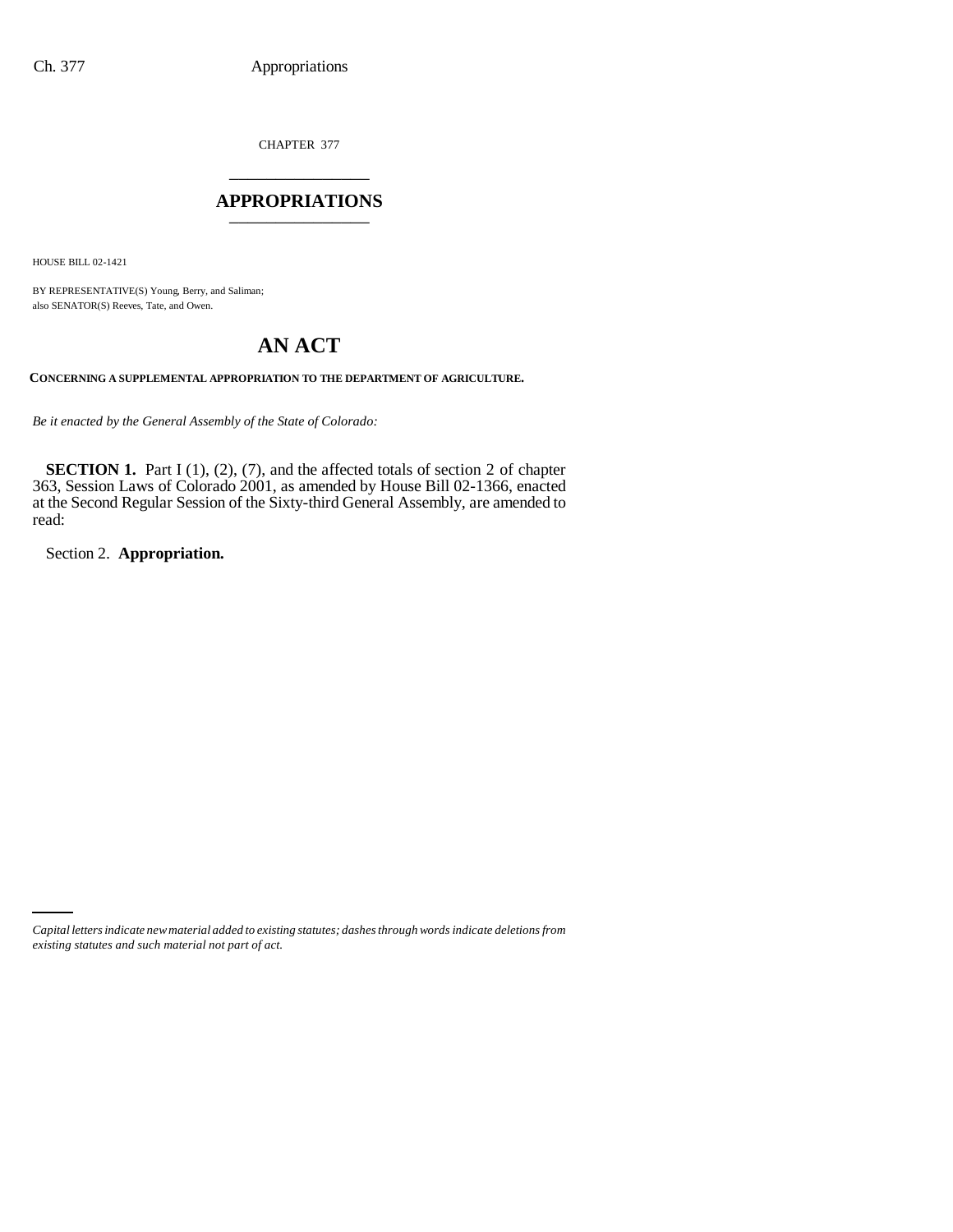# Ch. 377 Appropriations

|                                                       |                           |              | APPROPRIATION FROM            |                                                |                             |                                              |                                |  |
|-------------------------------------------------------|---------------------------|--------------|-------------------------------|------------------------------------------------|-----------------------------|----------------------------------------------|--------------------------------|--|
|                                                       | ITEM &<br><b>SUBTOTAL</b> | <b>TOTAL</b> | <b>GENERAL</b><br><b>FUND</b> | <b>GENERAL</b><br><b>FUND</b><br><b>EXEMPT</b> | <b>CASH</b><br><b>FUNDS</b> | <b>CASH</b><br><b>FUNDS</b><br><b>EXEMPT</b> | <b>FEDERAL</b><br><b>FUNDS</b> |  |
|                                                       | \$                        | \$           | \$                            | \$                                             | \$                          | \$                                           | \$                             |  |
|                                                       |                           |              |                               | <b>PART I</b>                                  |                             |                                              |                                |  |
|                                                       |                           |              |                               | <b>DEPARTMENT OF AGRICULTURE</b>               |                             |                                              |                                |  |
| (1) COMMISSIONER'S OFFICE AND ADMINISTRATIVE SERVICES |                           |              |                               |                                                |                             |                                              |                                |  |
| <b>Personal Services</b>                              | 1,580,711                 |              | 1,106,316                     |                                                | 32,970 <sup>a</sup>         | $441,107(T)$ <sup>b</sup>                    | 318                            |  |
|                                                       | $(23.7$ FTE)              |              |                               |                                                |                             |                                              |                                |  |
| Licensing/Registration                                |                           |              |                               |                                                |                             |                                              |                                |  |
| <b>System Integration</b>                             | 238,000                   |              |                               |                                                | 100,000 <sup>a</sup>        |                                              | 138,000                        |  |
| Health, Life, and Dental                              | 613,787                   |              | 280,681                       |                                                | 326,259 <sup>a</sup>        |                                              | 6,847                          |  |
| Short-term Disability                                 | 9,961                     |              | 4,718                         |                                                | $5,150^a$                   |                                              | 93                             |  |
| Salary Survey and Senior                              |                           |              |                               |                                                |                             |                                              |                                |  |
| <b>Executive Service</b>                              | 647,274                   |              | 361,620                       |                                                | 274,855 <sup>a</sup>        |                                              | 10,799                         |  |
| Anniversary Increases                                 | 134,566                   |              | 70,639                        |                                                | 59,803 <sup>a</sup>         |                                              | 4,124                          |  |
| Workers' Compensation                                 | 91,344                    |              | 52,514                        |                                                | 38,013 <sup>a</sup>         |                                              | 817                            |  |
| <b>Operating Expenses</b>                             | 116,893                   |              | 107,092                       |                                                | $9,801^a$                   |                                              |                                |  |
|                                                       | 106,777                   |              | 96,976                        |                                                |                             |                                              |                                |  |
| Legal Services for 3,200                              |                           |              |                               |                                                |                             |                                              |                                |  |
| hours                                                 | 186,976                   |              | 54,143                        |                                                | $122,416^a$                 |                                              | 10,417                         |  |
| Purchase of Services from                             |                           |              |                               |                                                |                             |                                              |                                |  |
| <b>Computer Center</b>                                | 6,216                     |              | 6,216                         |                                                |                             |                                              |                                |  |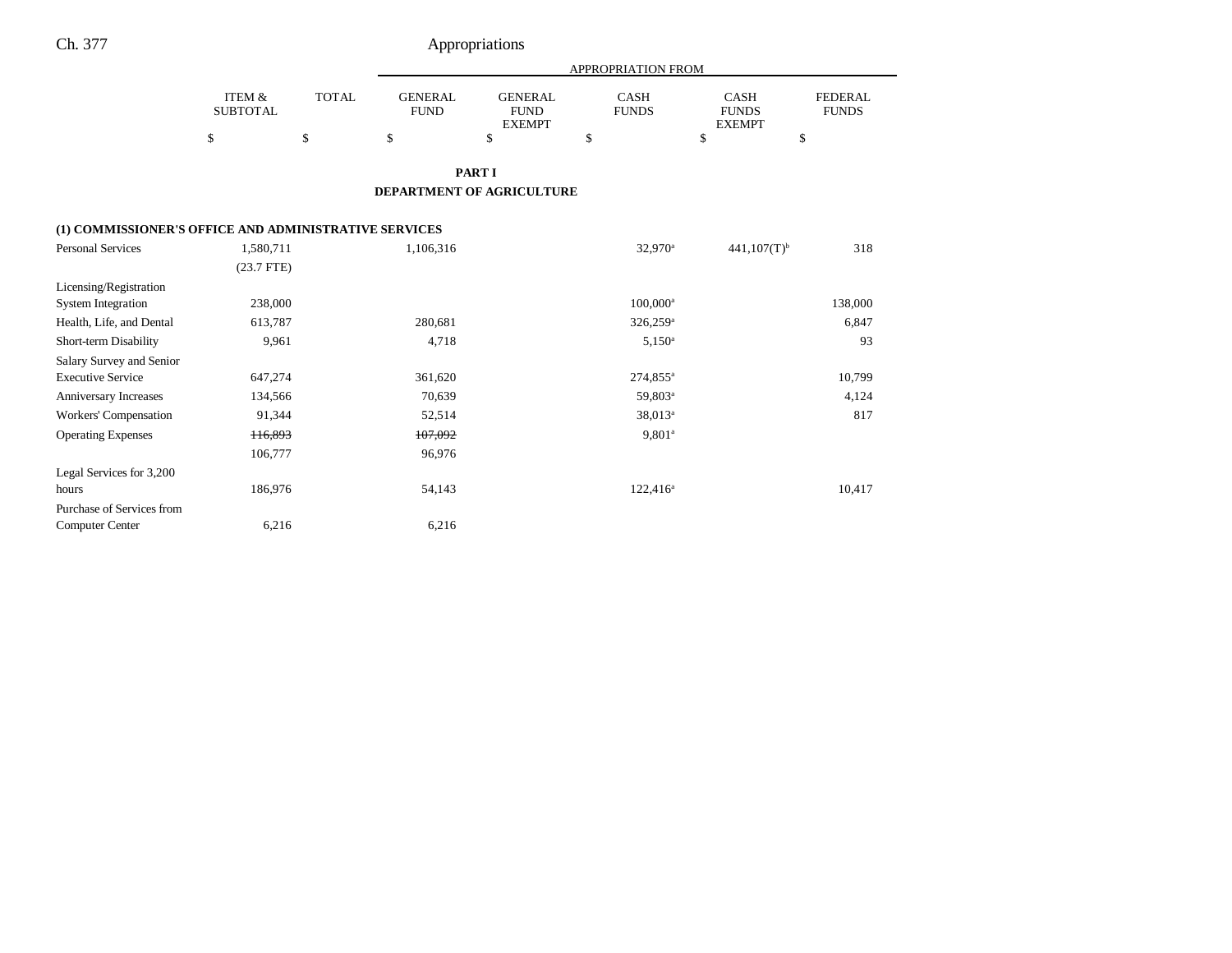| Payment to Risk                 |         |         |                      |                  |         |
|---------------------------------|---------|---------|----------------------|------------------|---------|
| Management and Property         |         |         |                      |                  |         |
| Funds                           | 68,072  | 42,469  | $25,015^{\circ}$     |                  | 588     |
| <b>Vehicle Lease Payments</b>   | 211,393 | 144,031 | $63,320^{\rm a}$     |                  | 4,042   |
| <b>Information Technology</b>   |         |         |                      |                  |         |
| <b>Asset Maintenance</b>        | 158,335 | 71,260  | 74,767 <sup>a</sup>  | $12,308^{\circ}$ |         |
| <b>Leased Space</b>             | 99,285  | 42,895  | 56,390 <sup>d</sup>  |                  |         |
| Capitol Complex Leased          |         |         |                      |                  |         |
| Space                           | 142,786 | 110,900 | 31,886 <sup>a</sup>  |                  |         |
| Lease Purchase for 700          |         |         |                      |                  |         |
| Kipling                         | 227,756 | 147,192 | $80,564^{\circ}$     |                  |         |
| Utilities                       | 86,204  | 79,413  | $6,791$ <sup>a</sup> |                  |         |
| <b>Agricultural Statistics</b>  | 80,000  | 65,000  | $15,000^{\circ}$     |                  |         |
| Grants                          | 220,906 |         |                      |                  | 220,906 |
| <b>Indirect Cost Assessment</b> | 15,021  |         |                      |                  | 15,021  |

4,935,486 4,925,370

a These amounts shall be from fees collected by cash funded agencies within the Department.

<sup>b</sup> This amount shall be from indirect cost recoveries.

c These amounts shall be from cash fund reserves.

<sup>d</sup> Of this amount, \$34,865 shall be from fees collected by the Brand Inspection Program, and \$21,525 shall be from fees collected by cash funded agencies within the

### Department.

e This amount shall be from the sale of statistics books.

### (2) AGRICULTURAL SERVICES DIVISION<sup>1, 2</sup>

| <b>Personal Services</b> | 8,712,880 | 5,102,334 | $3,457,231$ <sup>a</sup> | <del>153,315</del> |
|--------------------------|-----------|-----------|--------------------------|--------------------|
|                          |           |           |                          |                    |

Ch. 377 Appropriations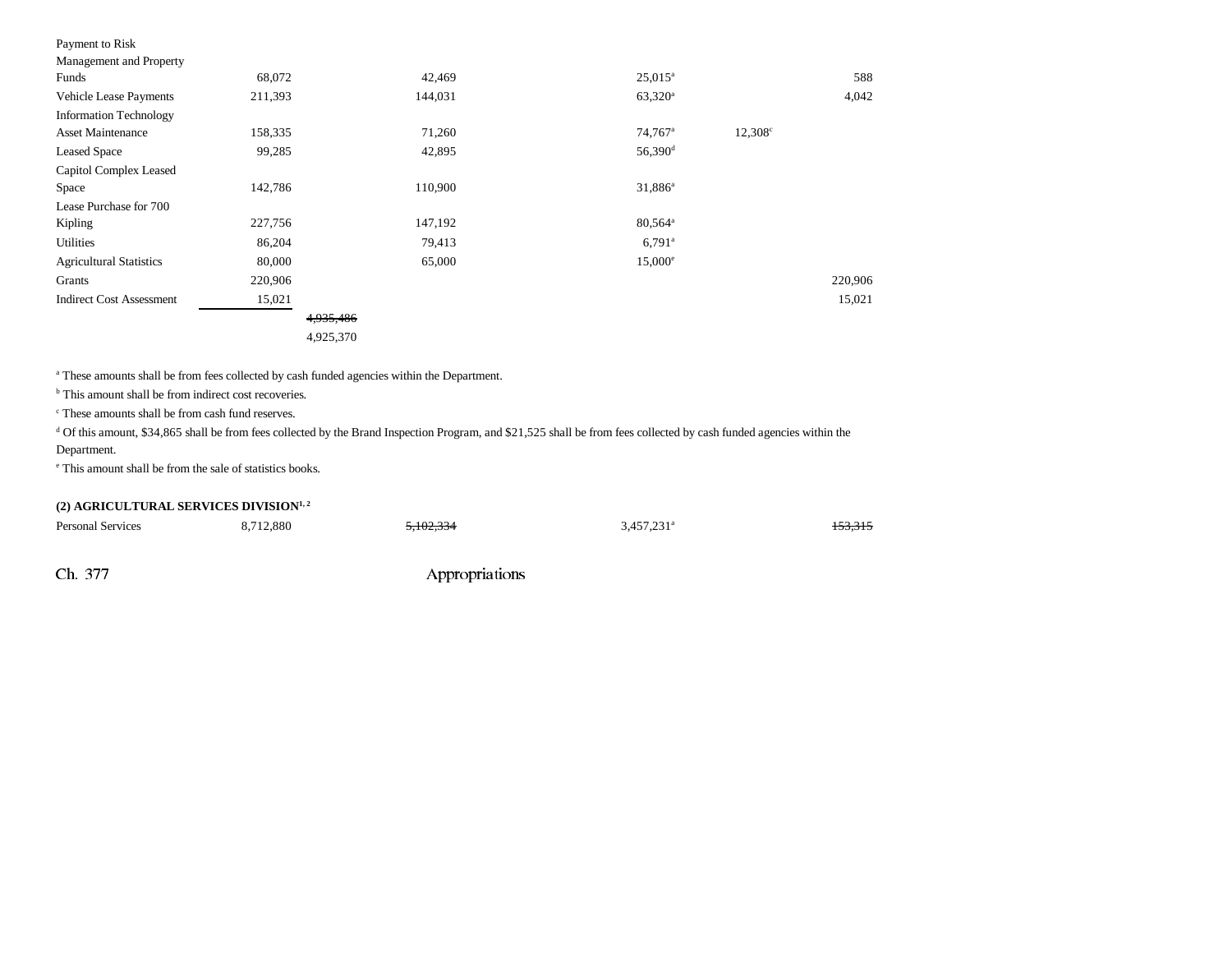## Ch. 377 Appropriations

|                                 |                                      |              | APPROPRIATION FROM            |                                                |                        |                                       |                                |
|---------------------------------|--------------------------------------|--------------|-------------------------------|------------------------------------------------|------------------------|---------------------------------------|--------------------------------|
|                                 | <b>ITEM &amp;</b><br><b>SUBTOTAL</b> | <b>TOTAL</b> | <b>GENERAL</b><br><b>FUND</b> | <b>GENERAL</b><br><b>FUND</b><br><b>EXEMPT</b> | CASH<br><b>FUNDS</b>   | CASH<br><b>FUNDS</b><br><b>EXEMPT</b> | <b>FEDERAL</b><br><b>FUNDS</b> |
|                                 | \$                                   | \$           | \$                            | \$                                             | \$                     | \$                                    | \$                             |
|                                 |                                      |              | 5,009,517                     |                                                |                        |                                       | 246,132                        |
|                                 |                                      |              | $(87.5$ FTE)                  |                                                | $(66.1$ FTE)           |                                       | $(3.0$ FTE $)$                 |
| <b>Operating Expenses</b>       | 1,128,865                            |              | 473,257                       |                                                | 600,608 <sup>a</sup>   |                                       | 55,000                         |
|                                 | 1,094,208                            |              | 438,600                       |                                                |                        |                                       |                                |
| <b>Measurement Standard</b>     |                                      |              |                               |                                                |                        |                                       |                                |
| Trucks                          | 48,500                               |              | 48,500                        |                                                |                        |                                       |                                |
|                                 | 43,892                               |              | 43,892                        |                                                |                        |                                       |                                |
| Noxious Weed Management         |                                      |              |                               |                                                |                        |                                       |                                |
| Grant Program <sup>3</sup>      | 290,000                              |              | 290,000                       |                                                |                        |                                       |                                |
| Diseased Livestock Fund         | 25,000                               |              |                               |                                                |                        | $25,000^{\circ}$                      |                                |
| Cervidae Disease Revolving      |                                      |              |                               |                                                |                        |                                       |                                |
| Fund                            | 25,000                               |              |                               |                                                | $25,000$ <sup>d</sup>  |                                       |                                |
| <b>Indirect Cost Assessment</b> | 304,455                              |              |                               |                                                | $279,541$ <sup>a</sup> |                                       | 24,914                         |
|                                 |                                      | 10,534,700   |                               |                                                |                        |                                       |                                |
|                                 |                                      | 10,495,435   |                               |                                                |                        |                                       |                                |

a These amounts shall be from fees collected for services provided.

c This amount shall be payment for damages available from the Diseased Livestock Indemnity Fund, pursuant to Section 35-50-140.5(2), C.R.S.

<sup>d</sup> This amount shall be payment for damages available from the Cervidae Disease Revolving Fund, pursuant to Section 35-50-114.5(4), C.R.S.

### **(7) SOIL CONSERVATION BOARD**

Personal Services  $\frac{354,599}{2}$   $\frac{341,652}{2}$  12,947(T)<sup>a</sup>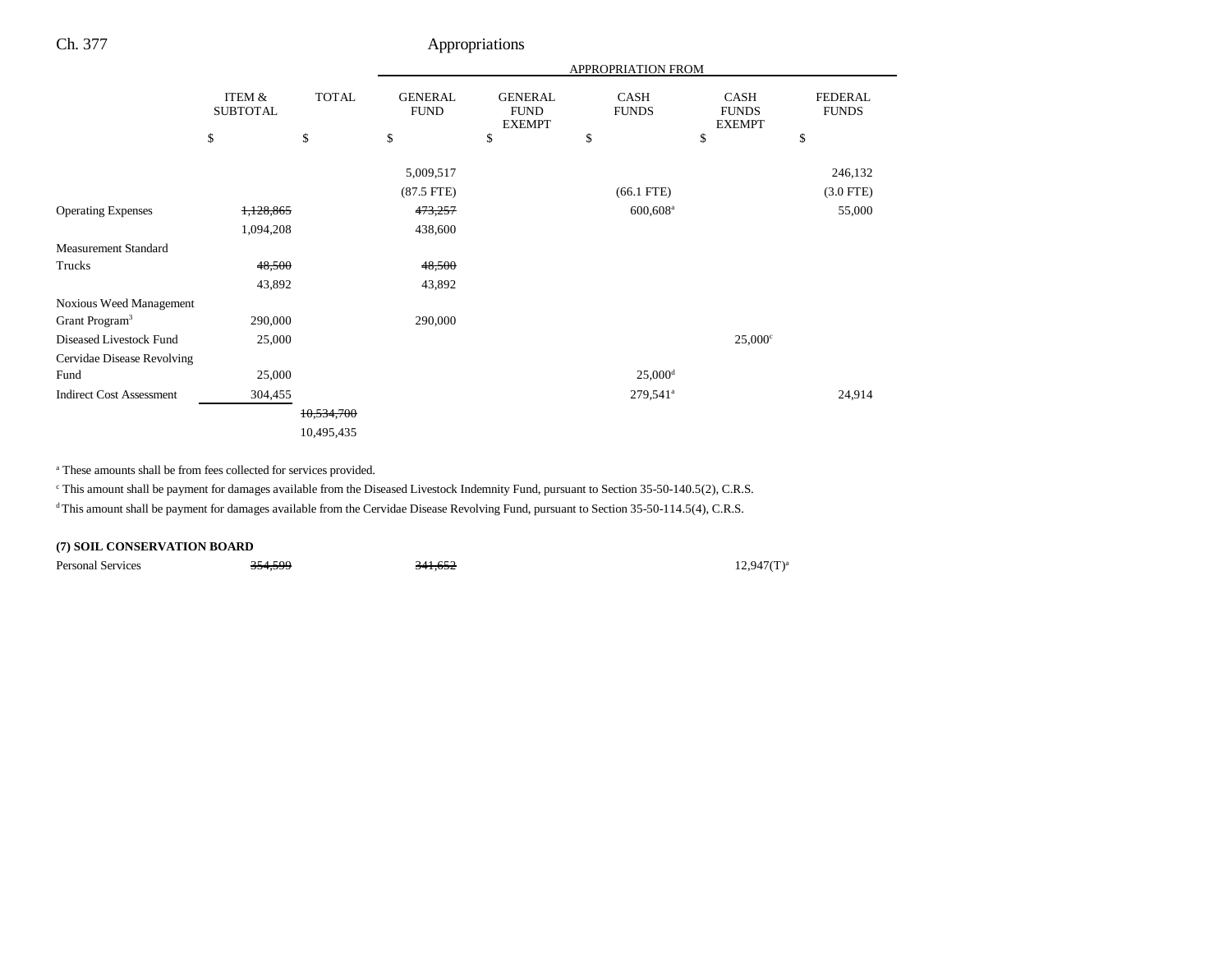|                               | 352,599     | 339,652   |                     |              |
|-------------------------------|-------------|-----------|---------------------|--------------|
|                               | $(6.0$ FTE) |           |                     |              |
| <b>Operating Expenses</b>     | 38,531      | 37,818    |                     | $713(T)^{a}$ |
|                               | 34,531      | 33,818    |                     |              |
| Distributions to Soil         |             |           |                     |              |
| <b>Conservation Districts</b> | 391,714     | 391,714   |                     |              |
| Assistance to Local           |             |           |                     |              |
| Government                    | 31,146      | 31,146    |                     |              |
| Matching Grants to            |             |           |                     |              |
| Districts <sup>179</sup>      | 500,000     | 500,000   |                     |              |
| Irrigation/Conservation       |             |           |                     |              |
| Program                       | 163,847     | 84,823    | 79,024 <sup>b</sup> |              |
|                               | 162,847     | 83,823    |                     |              |
|                               | $(3.0$ FTE) |           |                     |              |
| Soil Surveys                  | 75,000      | 75,000    |                     |              |
| Salinity Control Grants       | 600,000     |           |                     | 600,000      |
|                               |             | 2,154,837 |                     |              |
|                               |             | 2,147,837 |                     |              |

<sup>a</sup> These funds shall be from the Department of Transportation and other state agencies for the Living Snow Fence Program.

 $<sup>b</sup>$  These funds shall be from fees charged by well pump testing associations.</sup>

### **TOTALS PART I**

| $(AGRICULTURE)^{4,5}$ | \$30,432,661 | \$10,279,063 | \$17,580,235 | $$1,328,162^a$ | \$1,245,201 |
|-----------------------|--------------|--------------|--------------|----------------|-------------|
|                       | \$30,376,280 | \$10,129,865 |              |                | \$1,338,018 |

a Of this amount, \$1,175,111 contains a (T) notation.

Ch. 377 Appropriations